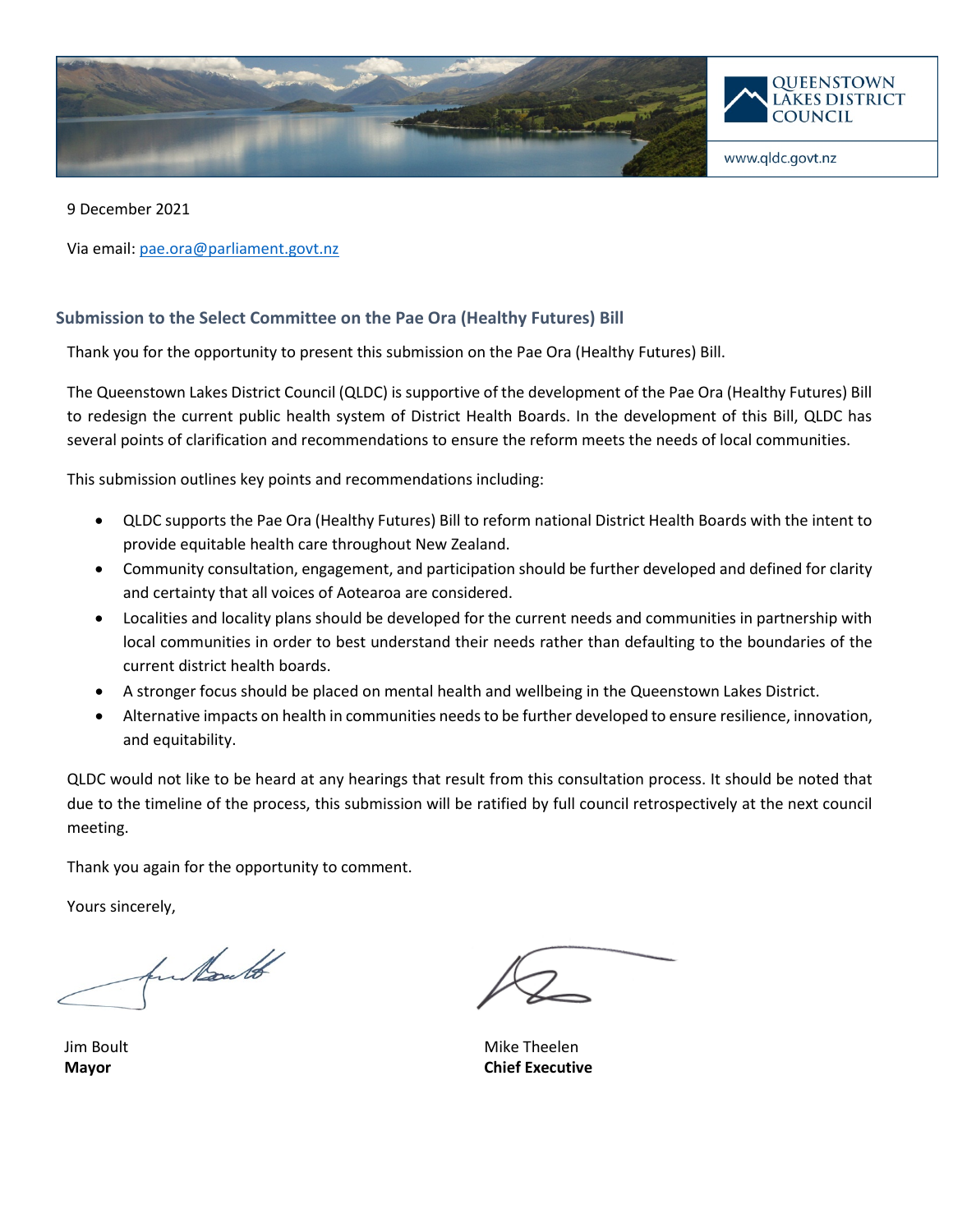### **SUBMISSION TO THE SELECT COMMITTEE ON THE PAE ORA (HEALTHY FUTURES) BILL**

### **1. Context in relation to QLDC**

- 1.1. The Queenstown Lakes District Council (QLDC) supports the Pae Ora (Healthy Futures) Bill and the development of the New Zealand Health Strategy, Hauora Māori Strategy, Pacific Health Strategy, and the Disability Health Strategy.
- 1.2. Health, both physical and mental, contributes to the overall wellbeing of our communities. This impact on wellbeing is relevant to QLDC as a local authority responsible for the promotion of economic, cultural, environmental, and social wellbeing of our communities. All of these aspects of wellbeing influence public health.
- 1.3. QLDC supports a community-led approach that empowers communities to develop innovative ways to support mental wellbeing, including collaborative information and messaging led by the Ministry of Health, Southern District Health Board (SDHB), in partnership with QLDC, and social and business sectors.
- 1.4. As noted in the proposed plan, community-based organisations and networks will play a key role in assisting people to connect with health and social support services in their communities. With growth also comes higher levels of complex needs or needs in greater numbers. As communities grow the income and health disparities become more evident. While funding and investment needs to keep pace. While there are a range of high-quality social services within the Queenstown Lakes District, the level of services provided has not maintained pace with population growth. A local trust has recently secured facilities in Arrowtown to keep up with demand for disability services for youth and adults and reduce the number of people having to travel to Alexandra, which is over an hour away<sup>[1](#page-1-0)</sup>. However, a strategic, long-term investment plan is required.
- 1.5. While the District overall appears to have low levels of significant deprivation, when considering specific mesh blocks and deprivation categories, some parts of the district show as areas of high deprivation. In particular, all of the five main areas of the district recorded in the Multiple Deprivation Index show as high deprivation for Access to Services<sup>[2](#page-1-1)</sup>.
- 1.6. The QLDC Quality of Life Survey indicated that there are barriers to treatment in the district through cost in time and money (48% of people stated that the cost of an appointment was prohibitive) and many specialised (and some basic) treatment needs require travel out of district. For example, maternity provisions in the district are limited, 450 babies were born to residents in 2020 in the district<sup>[3](#page-1-2)</sup> with five beds, capable of primary care only, in a rural community hospital. This then requires expectant parents to travel to Invercargill or Dunedin if there is any anticipated risk or intrapartum risk. The trip to Dunedin or Invercargill for care is at least three hours each way, which would then include inevitable overnighting costs, and loss of productivity for patients and caregivers. The past two years show an increase in the

<span id="page-1-0"></span><sup>1</sup> <https://nzdsn.org.nz/member/central-otago-living-options/>

<span id="page-1-1"></span><sup>&</sup>lt;sup>2</sup> The New Zealand Index of Multiple Deprivation (IMD)

<span id="page-1-2"></span><sup>3</sup> <http://archive.stats.govt.nz/infoshare/>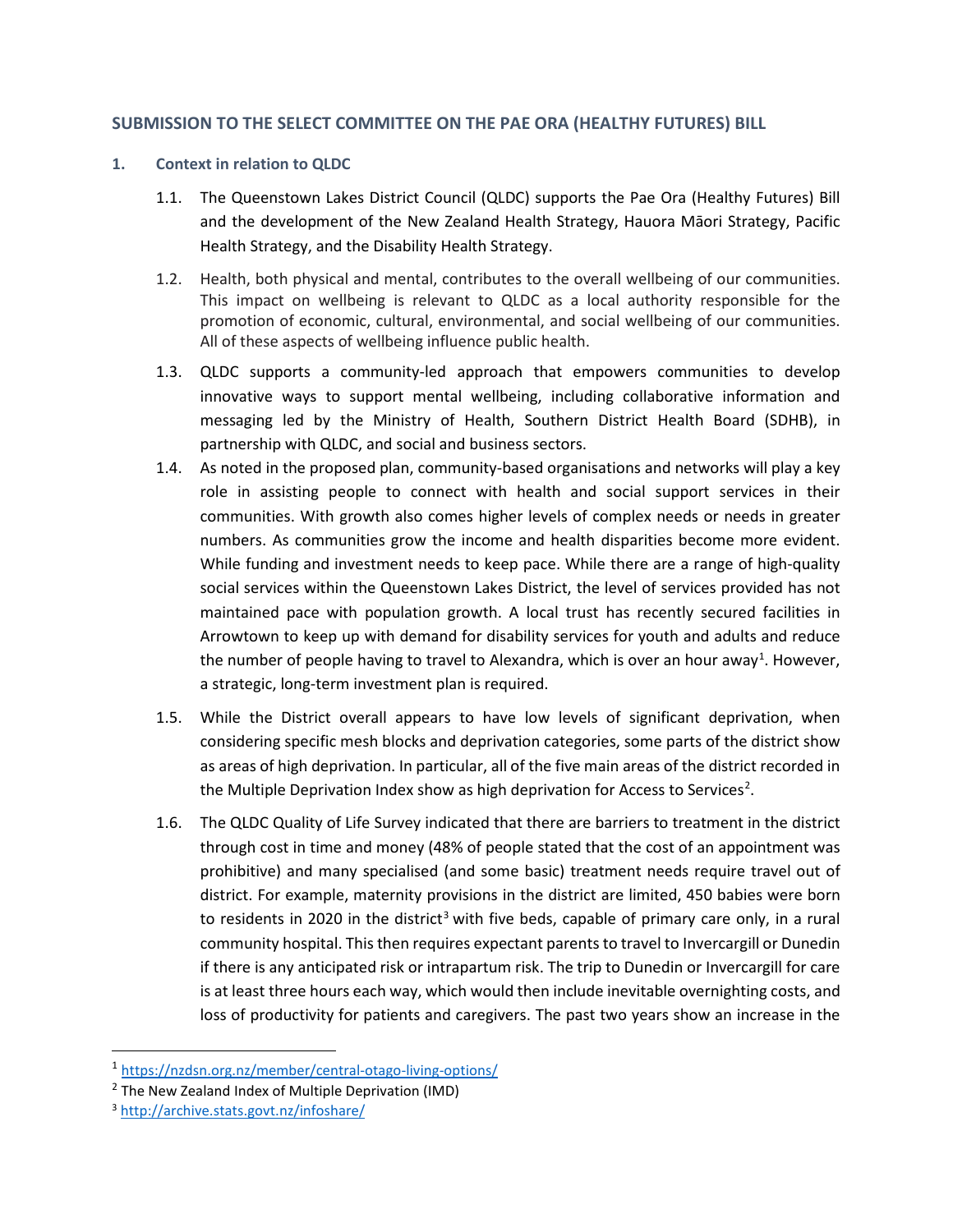number of births requiring an intrapartum transfer to secondary and tertiary facilities outside the district, the highest proportion of transfers from primary maternity facilities in the SDHB<sup>[4](#page-2-0)</sup>.

- 1.7. The limitations of the mental health system within the Queenstown Lakes District were highlighted in the recent SDHB report - [Time for Change Te Hurihanga. A review of the mental](https://www.southernhealth.nz/sites/default/files/2021-08/SDHB%20MHA%20Review%20Report%20Synergia.pdf)  [health and addiction system \(June 2021\)](https://www.southernhealth.nz/sites/default/files/2021-08/SDHB%20MHA%20Review%20Report%20Synergia.pdf) which noted "the most significant gaps being in Queenstown, Central Lakes and Waitaki. The lack of crisis response options and the smaller size of the local community mental health team in these areas has the combined impact of people needing to be admitted to an acute inpatient unit in Dunedin or Invercargill – often several hours' drive away." (p.32.). Funding of care cannot be concentrated in historic centres with growing centres of population like Queenstown Lakes District and Central Otago District being left with inadequate levels of access.
- 1.8. The Queenstown Lakes District is experiencing significant economic and social stressors in response to the COVID-19 pandemic, exacerbating existing pressures in the system. From a community that has had high tourism and population growth over the past decade, the Queenstown Lakes District is now one of the hardest hit communities in New Zealand in relation to job losses and economic contraction. Unemployment is a key driver of mental and social distress, and the psychosocial effects of this economic crisis on the community is of significant concern to QLDC.
- 1.9. A unique aspect of the Queenstown Lakes District is the high number of migrant workers within the community, many of whom experienced unemployment when the pandemic began, and some had no means to return to their home countries. QLDC has worked closely with central Government partners, the health sector, Civil Defence and local social service providers since the start of the pandemic to respond to the significant welfare needs within the community in particular for the migrant community, but also for a growing number of kiwi citizens.
- 1.10. The Queenstown Lakes District has a unique health profile with many positive indicators including a higher proportion of non-smokers who have never smoked when compared with the NZ average<sup>[5](#page-2-1)</sup>. Furthermore, activity limitations are lower for the district as shown in the Statistics New Zealand 2018 place census showing lower numbers of physical disability in the district than within New Zealand<sup>[6](#page-2-2)</sup>.
- 1.11. QLDC, as part of the Whaiora Grow Well Partnership, adopted the Queenstown Lakes Spatial Plan in 2021. "Places succeed and perform best when central and local governments work together with iwi, business, industry and the community to deliver a shared vision for their community. The *Whaiora Grow Well Partnership* is a new Urban Growth Partnership between Central Government, Kāi Tahu, and the Queenstown Lakes District Council'<sup>[7](#page-2-3)</sup>. It will

<span id="page-2-0"></span><sup>4</sup> [https://www.southernhealth.nz/sites/default/files/2021-](https://www.southernhealth.nz/sites/default/files/2021-05/Southern%20Maternity%20Quality%20and%20Safety%20Annual%20Report%202019-20.pdf)

[<sup>05/</sup>Southern%20Maternity%20Quality%20and%20Safety%20Annual%20Report%202019-20.pdf](https://www.southernhealth.nz/sites/default/files/2021-05/Southern%20Maternity%20Quality%20and%20Safety%20Annual%20Report%202019-20.pdf) <sup>5</sup> NZ Census (2018)

<span id="page-2-2"></span><span id="page-2-1"></span><sup>6</sup> <https://www.stats.govt.nz/tools/2018-census-place-summaries/queenstown-lakes-district#health>

<span id="page-2-3"></span><sup>7</sup> <https://www.qldc.govt.nz/your-council/council-documents/queenstown-lakes-spatial-plan>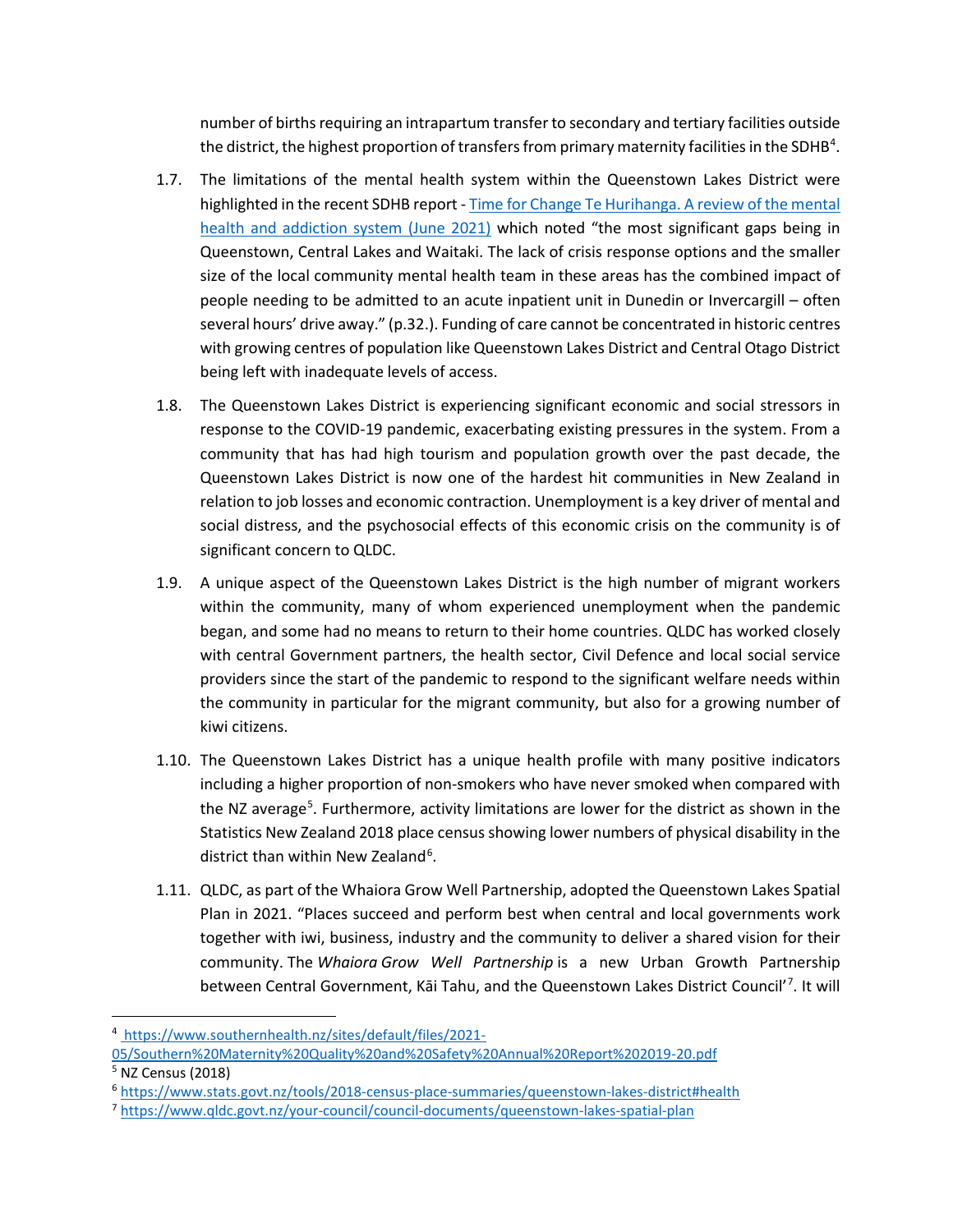be essential to have Health NZ as a key partner in the ongoing development and implementation of this Spatial Plan, and strong alignment with locality plans developed for the region. The next iteration of the Spatial Plan will include partnership with Otago Regional Council and eventually the development of a regional Spatial Plan including Central Otago and Queenstown Lakes.

- **2. QLDC supports the Pae Ora (Healthy Futures) Bill to reform national District Health Boards with the intent to provide equitable health care throughout New Zealand.**
	- 2.1. QLDC supports the development of the Four Strategies under Health New Zealand. As implementation planning progresses, timeframes and progress indicators within the Bill will work toward accessible health care.

#### *Recommendation:*

R.1. Develop and publish timeframes showing progress indicators and the groups accountable for the development of the action points within the Bill.

- **3. Community consultation, engagement, and participation should be developed further to ensure clarity and certainty that all voices of Aotearoa are considered.**
	- 3.1. The Government Policy Statement (GPS) appears to sit at the top of an implicit legislative hierarchy of documents e.g., GPS, health strategies, New Zealand Health Plan. It sets the direction for the health system including priorities for investment. It is a document of relevance to all New Zealanders.
	- 3.2. Currently the Bill provides a requirement for consultation on the GPS but does not specify who needs to be consulted. There needs to be further clarity about how there will be appropriate mechanisms to ensure authentic community engagement. Local authorities could provide support when engaging with communities through existing networks and the unique understanding of the issues communities are facing. Territorial Local Authorities are key representatives of local communities, consultation (section 48(3)(c) refers) should specifically mention consultation with Territorial Authorities - ref 48 (3) (c).
	- 3.3. Māori Health Strategy mentioned in  $32(1)(c)(ii)$  needs to be developed in partnership with Māori not through engagement with Māori and iwi. All health policies, strategies, measures, and outcomes must be in partnership with Māori to ensure an holistic and inclusive, culturally appropriate strategy that honours Te Tiriti o Waitangi.
	- 3.4. QLDC sees that the Bill leaves much of the engagement process open to Ministerial discretion. It appears entirely up to the Minister who they engage with (beyond the two health entities), how they engage and for how long. QLDC recommends that the Minister should be required to engage in broad public engagement.
	- 3.5. Further clarification on the role of local authorities in the promotion of public health would be helpful. Local authorities can support the national and regional approach to public health through their strategic and community facing role.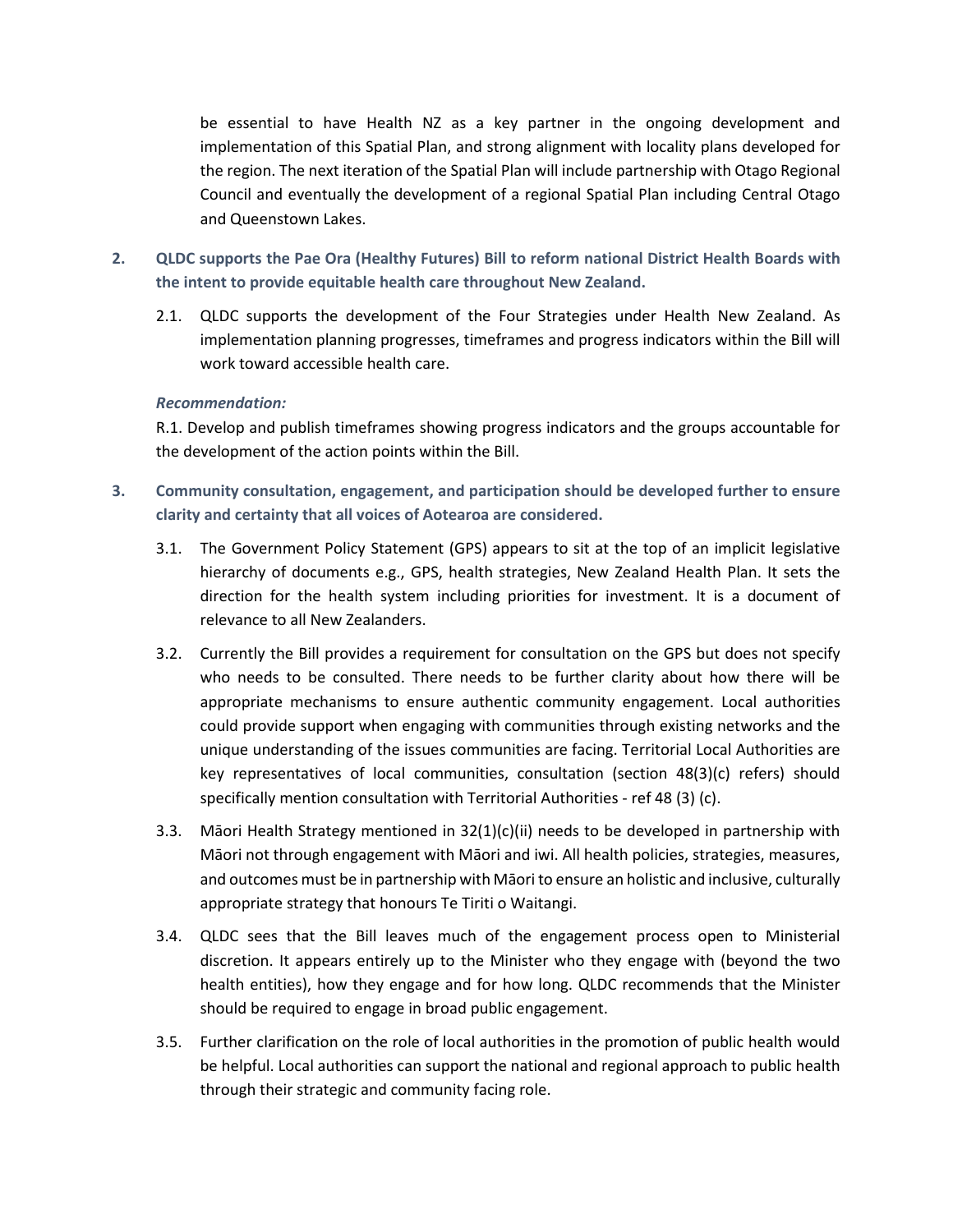### *Recommendations:*

R.2. Clarify mechanisms in the Bill to ensure effective community engagement.

R.3. Explicitly include consultation with Territorial Local Authorities (TLAs) as representatives of their communities in the Bill.

R.4. Partner with Māori to develop the Māori Health Strategy, engagement is insufficient

R.5. Clarify further what the role of TLAs will be in public health promotion.

- **4. Localities and locality plans should be developed in partnership with local communities in order to best understand their needs rather than defaulting to the boundaries of the current district health boards.**
	- 4.1. The Bill needs to provide further clarity about how the locality plans will be developed and implemented to ensure appropriate boundaries that meet the needs of specific communities. The effectiveness of locality plans will be dependent on how localities are defined. There is concern that the locality boundaries may default to using the current DHB boundaries for this.
	- 4.2. Focusing on centres of growth and decline to inform locality planning will provide more detailed insight into the public health needs now and into the future. There are key areas of population growth in Queenstown Lakes and Central Otago District with high rates of growth in Queenstown, Frankton, Wanaka, and Cromwell. This geographic design feature will push back on the historical divide created by the original health board that left a measure of inequity of access to publicly funded health services and may have impacted on health outcomes for patients. This will also allow our local communities to have a voice in the design and delivery of services that will impact them.
	- 4.3. QLDC also see value in undertaking the required consumer consultation on the Localities Plan in partnership with both Councils for a connected approach. A clause should be added to the Bill that requires proposals for localities be prepared and opened for consultation for a period of time sufficient for broad and inclusive engagement.
	- 4.4. The Health Board requires increased representation from people who have a range of clinical experience in the community, such as nurses, midwives. The board should also have representation from different geographical areas, such as a locality representative on the board. All members should be encouraged to listen to the lived experiences of people in diverse communities. This will assist the board in understanding and addressing local issues.

### *Recommendations:*

R.6. Amend clause  $14(g)$  to read "to develop and implement locality plans jointly with local communities".

R.7. Clarify how the locality plans will be developed.

R.8. Amend clause 48 to add a requirement to "engage with the public".

R.9. Locality boundaries and representation must be focused on current and future local need not existing DHB boundaries.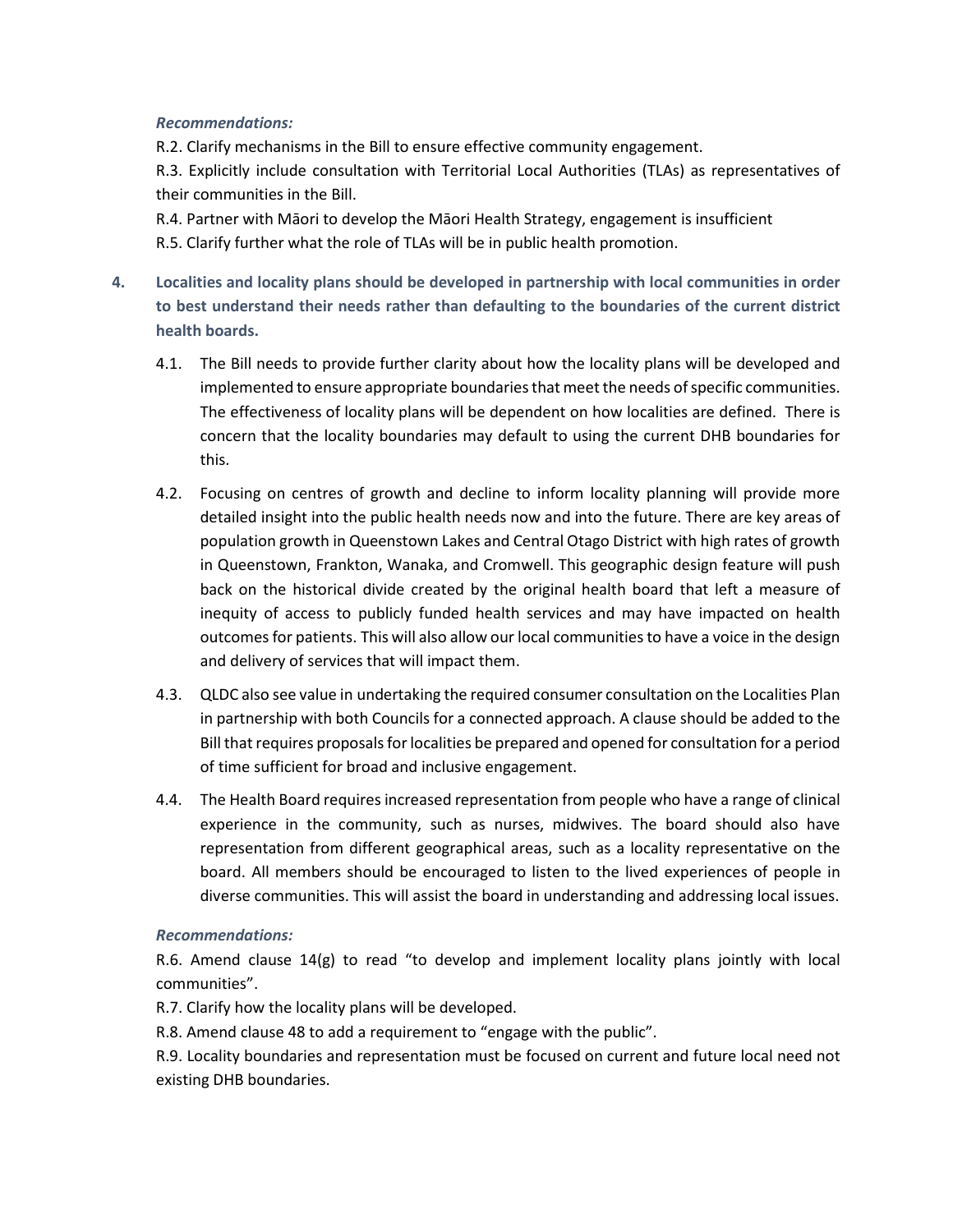R.10. Add a new clause 31(e) to the Bill which requires Health New Zealand to prepare a locality plan development proposal, allowing at least six weeks for the engagement and invite written feedback on the proposal.

- **5. A stronger focus should be placed on mental health and wellbeing in the Queenstown Lakes District.**
	- 5.1. There has been lack of investment in health, mental health, and social service provision in the Queenstown Lakes District in recent years. This underinvestment, along with a dramatic increase in welfare and psychosocial needs within the community, is placing significant pressure on social services and community networks. A key aspect of ensuring an effective psychosocial programme of support for the Queenstown Lakes District must include a rapid scaling up of services, including support for those delivering social services. Mental health in particular becomes even more difficult where access to services is expected by phone or Skype and people are unable to readily access direct support in their communities.
	- 5.2. Given the mental health challenges facing our communities, the Bill should include more detail about mental health, mental wellbeing, and community resilience<sup>[8](#page-5-0)</sup>. It needs to align with language used in recent health sector plans. In particular Kia Manawanui Aotearoa – Long-term pathway to mental wellbeing<sup>[9](#page-5-1)</sup>.
	- 5.3. The Bill needs to ensure that Health New Zealand emphasises the need to have local, accessible health carer on the ground rather than the current model that requires a trip to Invercargill or Dunedin with acute mentally unwell people. One of the risks of the current lack of immediate support is that anxious and fearful parents have to resort to the local police because there is no locally based, appropriately skilled support available. In the Queenstown Lakes District there is a particular need for publicly available and accessible acute mental health care.

### *Recommendations:*

R.11. The Bill needs to include more detail about mental health in New Zealand and the regions as well as mental wellbeing and community resilience.

R.12. The Bill needs to ensure the provision of local, accessible health care, particularly focused on acute mental health issues.

- **6. Alternative impacts on health in communities need to be further developed to ensure resilience, innovation, and equitability.**
	- 6.1. A stronger alignment and resourcing investment is required for public and primary health to support community resilience initiatives and ensure the overall health and wellbeing of the community is improved. This investment provides a significant return as it reduces the level

<span id="page-5-0"></span><sup>8</sup> [https://www.civildefence.govt.nz/assets/Uploads/publications/National-Disaster-Resilience-Strategy/National-](https://www.civildefence.govt.nz/assets/Uploads/publications/National-Disaster-Resilience-Strategy/National-Disaster-Resilience-Strategy-10-April-2019.pdf)[Disaster-Resilience-Strategy-10-April-2019.pdf](https://www.civildefence.govt.nz/assets/Uploads/publications/National-Disaster-Resilience-Strategy/National-Disaster-Resilience-Strategy-10-April-2019.pdf)

<span id="page-5-1"></span><sup>9</sup> <https://www.health.govt.nz/publication/kia-manawanui-aotearoa-long-term-pathway-mental-wellbeing>